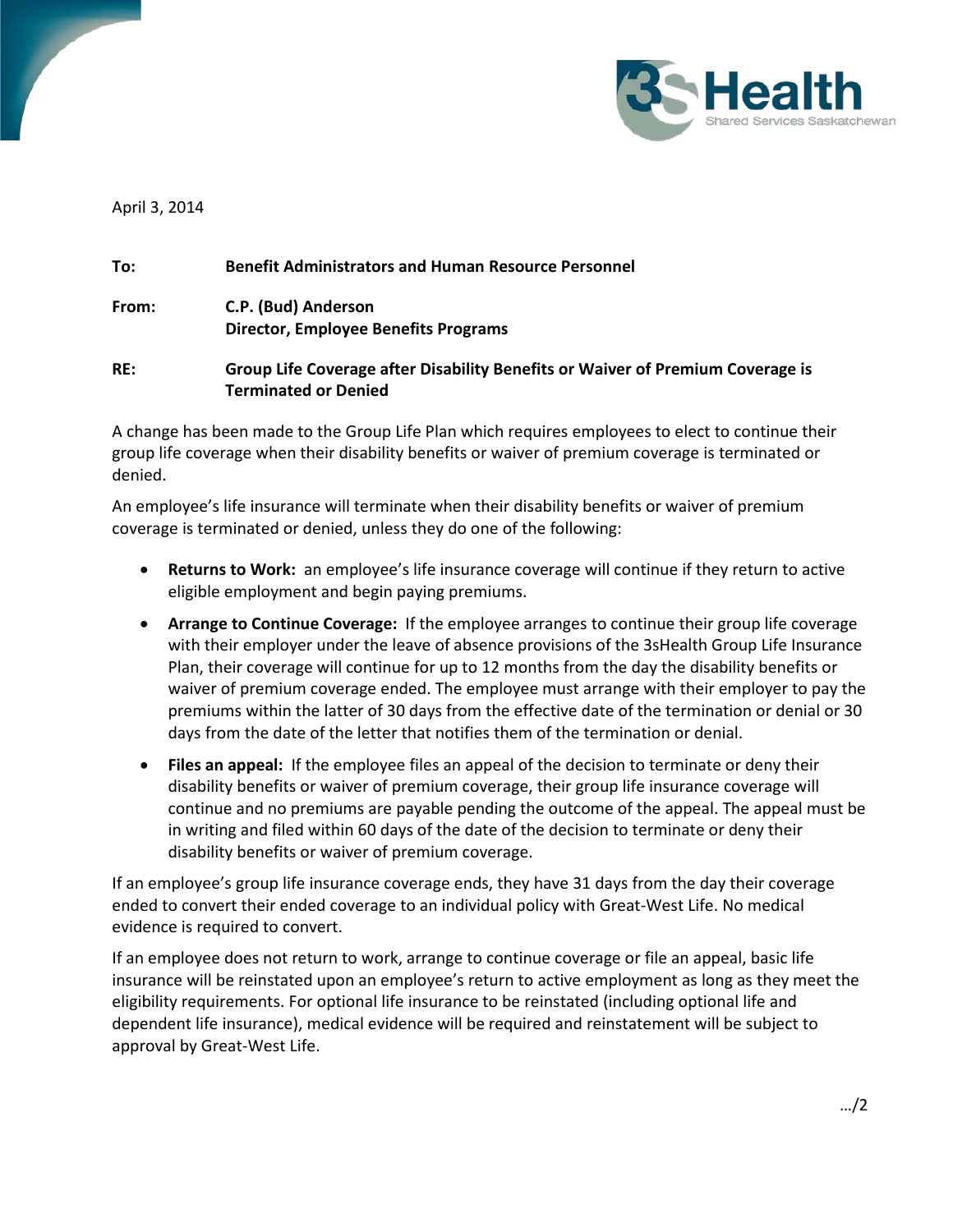April 3, 2014 Page 2 of 2



The attached Notice is sent to employees any time their disability benefits or waiver of premium coverage is terminated or denied. For convenience, we have added a form to the back page of the Notice. We ask that this form be completed any time an employee chooses to continue their group life coverage. The maximum period that group life coverage can be continued is 12 months from the effective date of the termination or denial of disability benefits or waiver of premium coverage. Forms may also be obtained from our website. Premium will be due from the date of termination or denial. If an employee does not complete this form and does not make arrangements to pay the premium due within the latter of 30 days from the effective date of the termination or denial or 30 days from the date of the letter that notifies them of the termination or denial, all group life coverage will be terminated. The Group Life Plan conversion options will still apply.

## 3sHealth.ca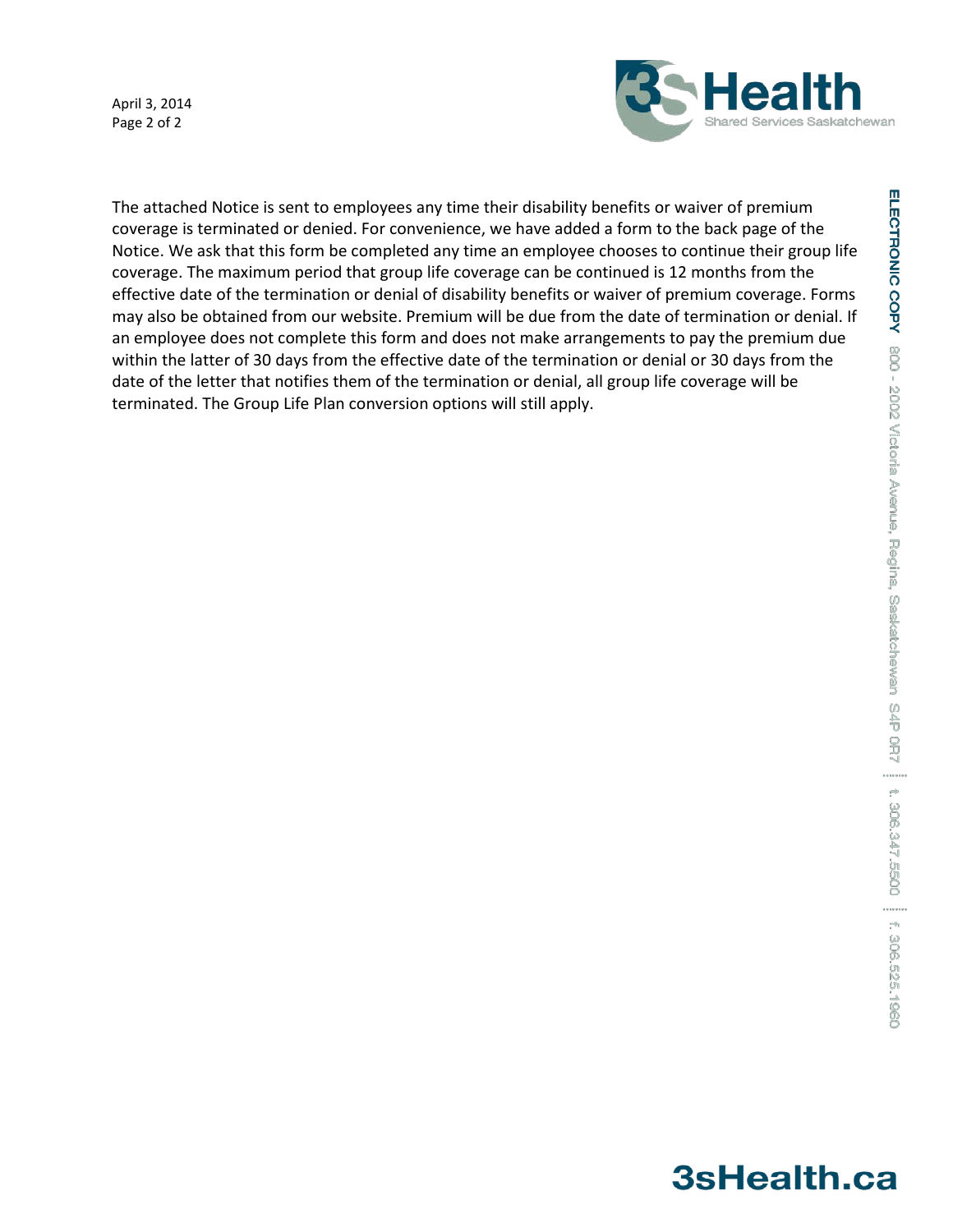

## Application to Continue Group Life Coverage after Disability Income Plan Benefits or Waiver of Premium Coverage is Denied or Terminated

**In order for an employee to maintain their Group Life Insurance coverage after their disability benefits or waiver of premium coverage is terminated or denied, the employee must arrange with their employer to continue their group life insurance coverage for up to 12 months from the effective date of the termination or denial.**

**Employer Name and Org #:**

**Employee name:**

**Effective Date of Disability Termination or Denial (or date of letter of notice from 3sHealth disability if later than effective date) :** 

**Expected return to work date:**

For the period of my leave of absence, up to the maximum of 12 months as outlined in the 3sHealth policies, I elect the following option for **group life coverage** (select one):

- □ I wish to maintain my Group Life coverage after my disability benefits or waiver of premium coverage has been terminated or denied. I fully understand that it is my responsibility to ensure that all premiums are paid to my Employer in order to cover all premiums due from the date of termination or denial to the date I return to work *for a maximum of 12 months*.
- □ I do not wish to maintain Group Life coverage. I fully understand that I am relinquishing all claims to coverage. When I return to active employment my basic life insurance coverage will be reinstated if I meet the eligibility requirements as outlined in the 3sHealth policies and that medical evidence, subject to the approval by the insurer, will be required if optional coverage is requested upon my return to work.

*If you do not complete this form and do not make arrangements to pay the premium due within the latter of 30 days from the effective date of your termination or denial or 30 days from the date of the letter that notifies you of your termination or denial all group life coverage will be terminated.*

\_\_\_\_\_\_\_\_\_\_\_\_\_\_\_\_\_\_\_\_\_\_\_\_\_\_\_\_\_\_\_\_\_\_\_ \_\_\_\_\_\_\_\_\_\_\_\_\_\_\_\_\_\_\_\_\_\_\_\_\_\_\_\_\_\_\_\_\_\_\_

\_\_\_\_\_\_\_\_\_\_\_\_\_\_\_\_\_\_\_\_\_\_\_\_\_\_\_\_\_\_\_\_ \_\_\_\_\_\_\_\_\_\_\_\_\_\_\_\_\_\_\_\_\_\_\_\_\_\_\_\_\_\_\_\_

Employer's Signature Employee's Signature

Employer's Name Printed **Date** Date